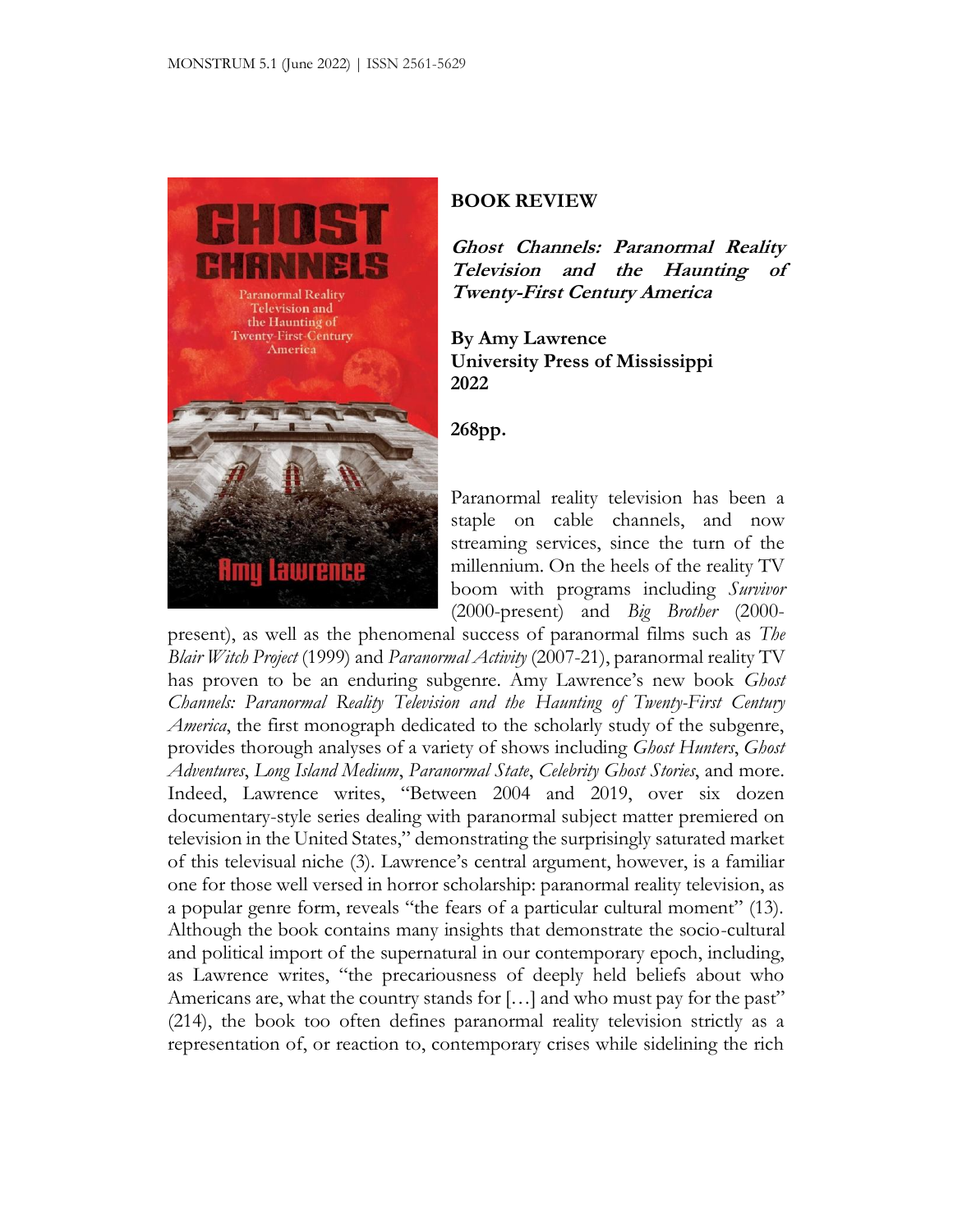and nuanced histories of haunting. The book's best moments occur when Lawrence embeds the current vogue for paranormal reality television within the deep-seated history of haunting in American culture, outlining the versatility and representational power of the ghost. *Ghost Channels* nevertheless offers a valuable taxonomy of the subgenre, delineating the form, structure, and function of these shows while importantly emphasising why ghosts continue to matter.

Across seven chapters, Lawrence demonstrates how, despite the variation in format, all paranormal reality television is constituted by a paradoxical imperative to establish the ordinariness of the extraordinary. The first chapter "Paranormal Survivors: Validating the Struggling Middle Class" discusses what Lawrence calls the first-person paranormal show, in which an individual is interviewed describing their supernatural experiences while reenactments represent their accounts. Here, eye-witness testimony is foregrounded as the "privileged source of evidence" as the interviewee seeks validation of their personal experiences (25-26). Lawrence's allegorical hermeneutic is evidenced when she describes *The Haunted, Paranormal Witness*, and *When Ghosts Attack!* as parables depicting "when a good house goes bad" (29). Interviewees describe their dreams of home ownership succumbing to nightmares of supernatural dispossession, "using spectral metaphors to stand in for issues and effects they cannot articulate otherwise" (32). Despite this initial dismissal of ghostly encounters as metaphor, Lawrence acknowledges that witnesses are not speaking metaphorically and evince a genuine belief in their supernatural experience (33). Certainly, these programs engage with the contemporaneous housing crisis and middle-class financial instability, as Lawrence demonstrates; however, the haunted house has endured through centuries—millennia—and would therefore seem to evince a perpetual concern with the essential instability of the notion of property, thereby resonating far beyond the Great Recession of 2008 and the housing crisis highlighted by the book's allegorical take on haunted houses.

The second chapter, "Ghost Hunters: Men on Edge" distinguishes the first-person paranormal show of the previous chapter with the investigative mode of ghost hunting. Lawrence identifies this mode as "fundamentally conservative" as ghost hunting shows are male-dominated enterprises concerned with recuperating fragile masculinity within technophilic logics of reason and outward displays of aggression (53). Lawrence persuasively argues that these shows rely on technologies such as night-vision cameras, EMF readers, EVP recorders, SLS cameras, REM pods and so on, in an effort to avoid the feminized 'passivity' of traditional mediumship and construct a sense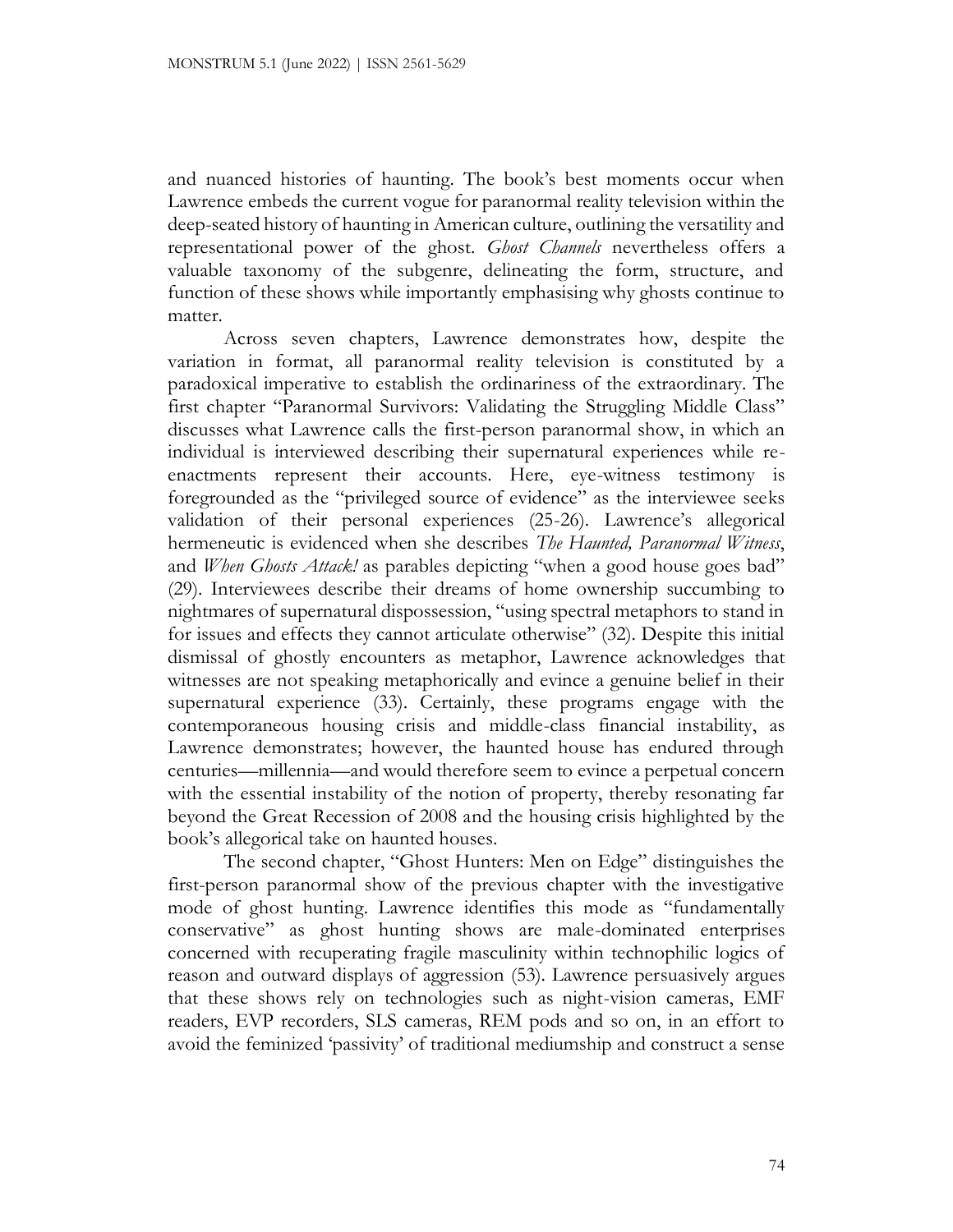of masculine mastery and control. "If you do not establish yourself as the master of technology," Lawrence writes, "you risk becoming the technology" (80). The gendered politics of paranormal reality TV is further explored in the third chapter "My Favourite Medium: Women's Work" in which psychic mediums like Theresa Caputo in *Long Island Medium* must minimize their extraordinary power by emphasizing their status as ordinary suburban moms (90). This is accomplished by situating scenes of psychic readings within domestic settings of the home and kitchen, presenting psychic abilities as a gift that provides support and comfort, and by including non-supernatural storylines within its episodes. Referencing the visibility of female mediums in the 19<sup>th</sup> century and their advocacy for liberal policies including universal suffrage and abolition, Lawrence argues these programs tame the transgressive power of mediumship by couching their psychic ability in ignorance. That is, the psychic often does not know or understand what message they are communicating to their client; what matters is that communication happens: quite literally, the medium is the message.

The book's best chapter is its fifth, entitled "Abandoned Institutions: 'It's in the Walls.'" Lawrence examines the predominance of decaying buildings in ghost hunting shows, particularly hospitals, prisons, and asylums, as "hollowed-out monuments to reason, scientific progress, and social control" (134). Like Bentham's panopticon, these institutions sought to discipline their inhabitants and induce moral and spiritual reformation, exorcising criminality from the subject and imposing state-sanctioned 'civility.' The crumbling walls of buildings like Waverly Hills Sanitorium, a location that has re-appeared numerously in ghost-hunting shows, therefore simultaneously signify "idealism and failure," (135): the utopian belief in modernity and progress and its failure to actualize a better future. Lawrence provides a fascinating discussion of architectural design and the goal of stopping the spread of sound in the halls of prisons and asylums in an effort to limit communication amongst the institutionalized. Prisoners, however, learned to employ noise—knocks, tapping—in order to communicate, forming a telegraphic system of communication not unlike the rappings of a Spiritualist séance or the conventional sounds of hauntings (139-140).

Lawrence highlights an important ethical dimension that is often neglected in discussions of paranormal reality television; that is, that the systemic violence and suffering of real people, often the most marginalized in our society, is used as fodder for sensationalized supernatural programming. The use of archival, historical photographs that depict real people and use real names, for example, is particularly problematic (153). The question of ethics and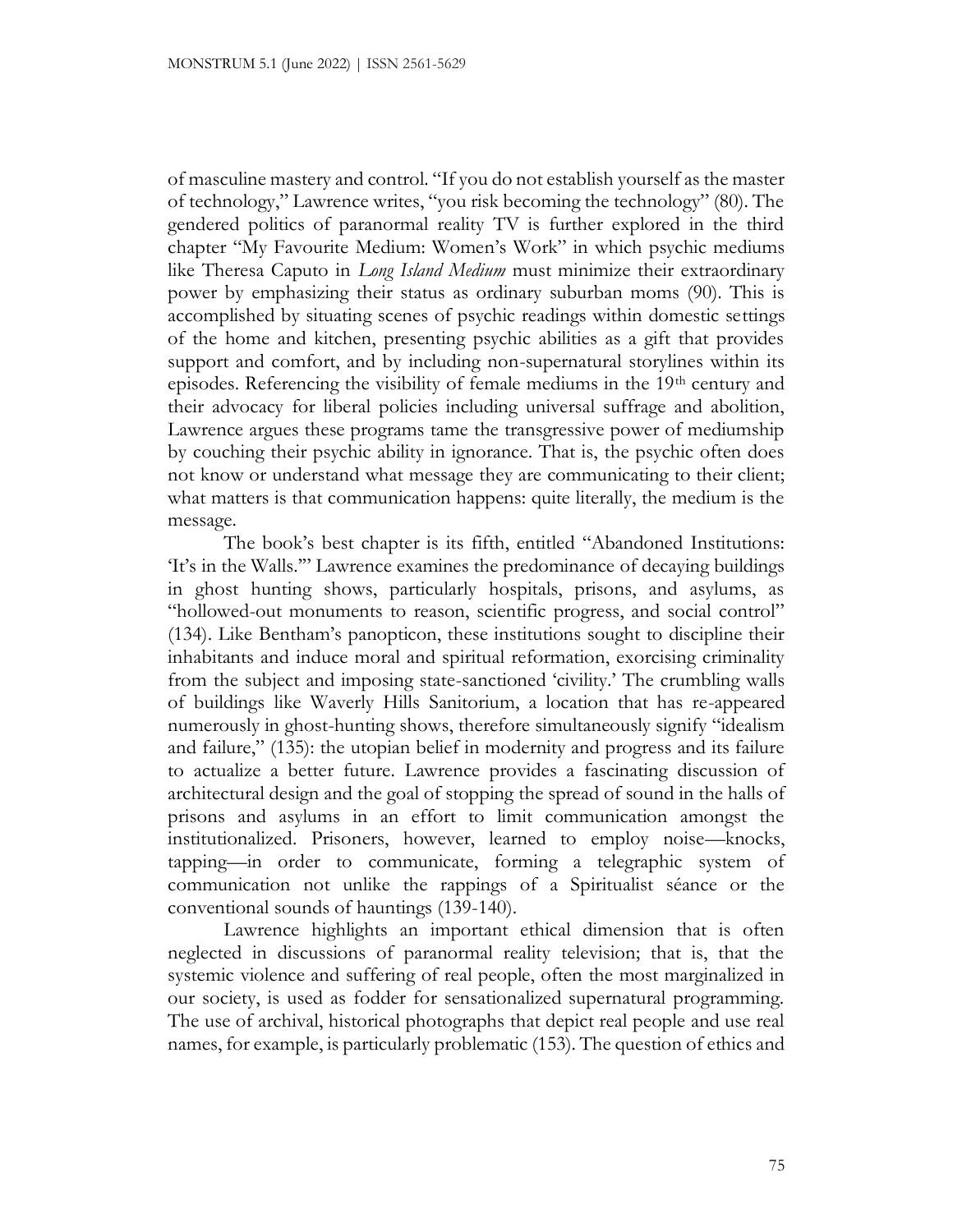our collective responsibility continues in the sixth chapter "In America There is Real Evil: Excluded Americans." Lawrence rightly criticizes the depiction of Black and Native American peoples in the subgenre: "Present as an idea but absent as individuals, both groups haunt contemporary popular culture while being denied an actual presence" (161). In these programs, Black and Native American peoples appear either as ephemeral spirits or witnesses describing their experiences to teams of mostly white, mostly male investigators. Even more pernicious for Lawrence is the way in which these shows situate the horrors of colonialism and racism firmly within the past, obscuring the current manifestations of racial oppression and white supremacy. "The most reassuring thing about history as depicted in these programs," Lawrence writes, "is its utter disconnectedness from the present. For the hosts of paranormal TV, 'history' is something that happened to someone else" (162). The show *Ghost Brothers* therefore stages a significant intervention as it centres a team of Black investigators as protagonists, a rarity in the subgenre. Lawrence demonstrates how *Ghost Brothers* engages with ghosts differently from its ghost-hunting peers, approaching the victims of systemic violence with respect and deference rather than with demands of exposure like "show yourself" that often characterize paranormal investigation.

What ghosts consistently epitomize, of course, is the co-presence of present and past, the inability of the past to be fully externalized, othered, or construed as 'finished.' Spectrality is, as Frederic Jameson (1995) articulated, "what makes the present waver" (85). What haunting ultimately demonstrates is our collective responsibility to the past, to a history that continues to make demands of us and to a future that awaits fulfillment. Lawrence's critiques of paranormal reality television as fundamentally conservative are well taken, but belie the function of the ghost as an agent of historical refusal: a refusal to fully vanish. The ghost is inevitably and inherently an entity of radical potentiality. To be sure, Lawrence expresses this sentiment when she writes, "Belief in the paranormal is a declaration of doubt—an assertion that established belief systems of any kind have not, will not, or cannot explain everything" (132). Despite the book's overreliance on the allegorical function of paranormal reality television, *Ghost Channels* is a valuable, insightful, and thought-provoking contribution to scholarship concerning the supernatural and popular culture as it navigates the ways in which televisual form attempts, and fails, to fully contain the transgressive power of the ghost.

— Kevin Chabot